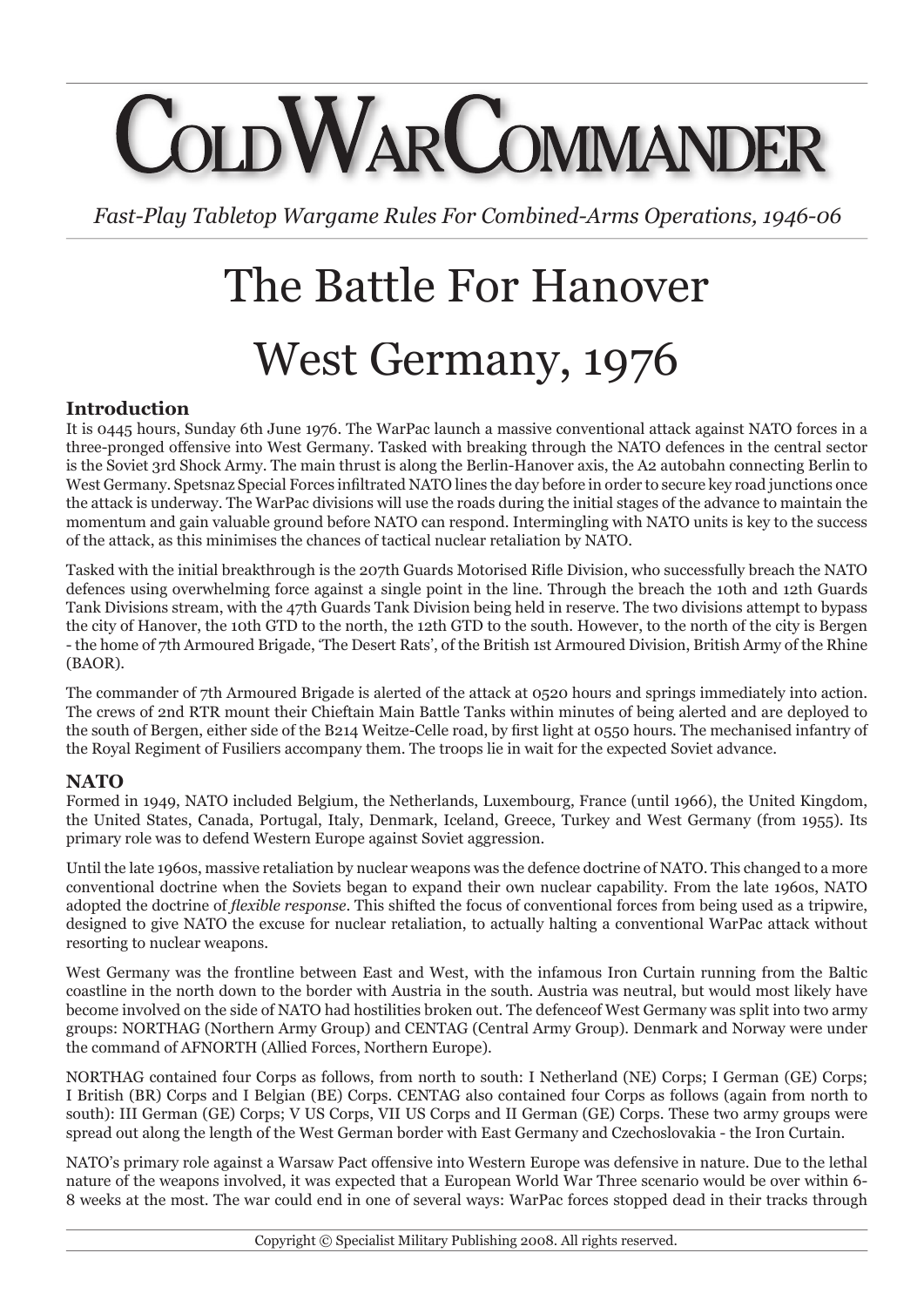## The Battle For Hanover, 1976

superior weapons and training in the West (best-case scenario); NATO losing a war of attrition should they fail to halt the WarPac in Germany; or mutual annihilation through escalation to nuclear war (worse-case scenario).

Nuclear weapons were factored into the strategy of both sides, from low-level tactical nuclear weapons used on the battlefield to global-level strategic nuclear weapons used against military and civilian targets. The WarPac were more prepared than NATO to fight under NBC conditions on the battlefield, so this indicates they were ready to use such weapons as part of their offensive strategy. However, France was more than willing to go nuclear if it meant WarPac forces would be halted outside her borders, ie: in Germany itself.

# **The British Army of the Rhine**

The British Army of the Rhine (BAOR) was part of the NATO defence of West Germany from the end of the Second World War until the succeeded by British Forces Germany in 1994. During the 1970s, the BAOR comprised three divisions, including the 1st and 3rd Armoured Divisions and the 2nd Infantry Division. These were part of I (BR) Corps, which was part of NORTHAG.

If war broke out the BAOR would deploy two armoured divisions forward, with the 2nd Infantry Division defending vital military targets in the rear. The 24th Airmobile Brigade was part of the 2nd Infantry Division and was capable of being transported by helicopter. Its main role was anti-tank defence, the three battalions of the Brigade being equipped with Milan Anti-Tank Guided Weapons. Each armoured division could call on the support of Gazelle and Lynx helicopters from the Army Air Corps Regiment.

# **The Warsaw Pact**

The Warsaw Pact was formed in 1955 as a response to NATO. The WarPac included the Soviet Union, East Germany, Poland, Czechoslovakia, Bulgaria, Hungary, Rumania and Albania (until 1968). The eight nations of the Pact can be split into two with regard to their capabilities and their role in any conflict. The more capable nations included the Soviet Union, East Germany, Czechoslovakia and, until the late 1960s, Poland as well. The other nations had a much more defensive role.

Should the WarPac have attacked NATO, the Soviet Union, East Germany and Czechoslovakia would have played the central role. One proposed plan was a three-pronged pincer attack into West Germany: across the North German Plain in the north, through the industrial heartland in the centre and into the flank of the NATO defence in the south. The goal of attacking in three places simultaneously was to overwhelm NATO forces, draw in their reserves, and force NATO into a war of attrition by continuously attacking. To supply such an attack, reinforcements would be "pushed" to the units at the front according to anticipated losses, rather than the usual "pull" system, whereby commanders request reinforcements as they need them. This would allow the commanders at the front to concentrate on fighting, rather than getting caught up in logistical matters.

#### **Group of Soviet Forces, Germany**

The Group of Soviet Forces, Germany (GSFG) was the strongest concentration of Soviet forces outside of the Soviet Union. Based in East Germany, the GSFG comprised of 10 tank and 10 motorised rifle divisions, supported by an artillery division. The majority of the divisions had Guards status and were trained and equipped accordingly, fielding around 6,000 tanks, or 15% of the Soviet tank inventory. The GSFG was supported by the 16th Tactical Air Army, which fielded around 1,300 aircraft and provided tactical air support and air defence for the ground forces.

# **The Scenario**

The fictional Battle for Hanover was written for Cold War Commander to illustrate one type of battle you can play using the rule system. The scenario is based on a Breakthrough Attack scenario, but the British forces are not in prepared defensive positions as they have only just arrived at the B214. The troops don't even have time to dig foxholes. This is more like an Encounter battle, one that the Soviets trained extensively to fight throughout the Cold War era.

The battlefield should have a tarmac road down the centre of the table, representing the B214. One end of the road will be at the British table baseline, the other end of the road will be at the Soviet table baseline. The road should have open fields to either side, with gentle hills and sparse woodland dotted about as the players see fit. A small built-up area may be placed anywhere along the road by the British player, representing one of the villages along the B214.

The British player should deploy up to the centre of the table. The Soviet player should use mobile deployment and may use the flank deployment rule. The objective for the British player is to break the opposing battlegroup to achieve a major victory and inflict 25% casualties to achieve a minor victory. The objective for the Soviet player is to exit 25% of his units off the British table baseline to achieve a major victory and have at least 25% of his units in the farthest third of the table to achieve a minor victory. The game is limited to 12 turns, with the Soviet player taking the first turn.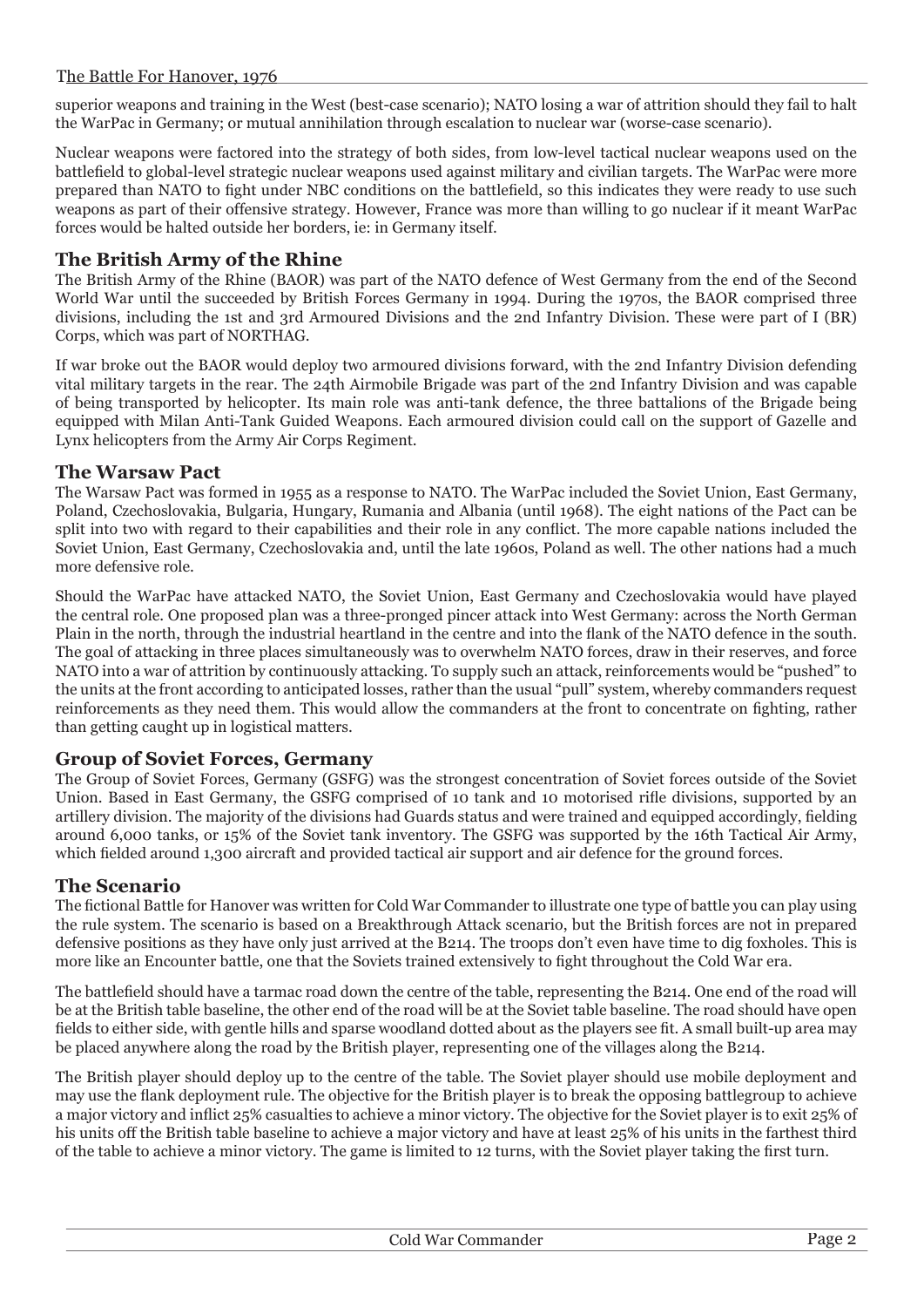# **British 7th Armoured Brigade**

The following order of battle contains elements of the British 7th Armoured Brigade to be used in the scenario. The unit stats can be found on pages 106-108 of the Cold War Commander book.

## Brigade HQ

```
1 x CO (CV10)
1 x Attack Helicopter Unit (Lynx AH.1)
1 x Ambush
```
2nd Royal Tank Regiment

```
1 x HQ (CV9)
2 x Armoured Squadrons, each with:
   1 x Recce Unit (Scorpion)
   1 x ATGW Unit (Swingfire, FV.438)
```
4 x Tank Units (Chieftain Mk.5)

Royal Regiment of Fusiliers

1 x HQ (CV9)

1 x Recce Unit (Scouts)

9 x Infantry Units + Carl Gustav upgrade + FV.432

1 x Support Unit (ATGW, Milan 1) + FV.432

1 x Support Unit (Mortar, 81mm, FV.432)

1 x Support Unit (RR, 120mm Wombat, FV.432)

1 x Air Defence Unit (SAM, Blowpipe)

Royal Artillery Regiment

1 x FAO + Gazelle Helicopter

3 x Artillery Batteries (105mm, Abbot)

This comes to 4,000 points with a breakpoint of 13. The British gain +1 when rolling for air superiority at the start of the game.

# **Soviet 10th Guards Tank Division**

The following order of battle contains elements of the Soviet 10th Guards Tank Division to be used in the scenario. The unit stats can be found on pages 116-121 of the Cold War Commander rule book.

#### Division HQ

```
1 x CO (CV9)
```
2 x Attack Helicopter Units (Mi-24 Hind D)

61st Guards Tank Regiment

```
1 x HQ (CV8)
```
1 x Recce Unit (BRDM)

1 x ATGW Unit (AT-5 Spandrel, BRDM)

1 x Air Defence Unit (AA, ZSU-23-4)

2 x Tank Battalions, each:

6 x Tank Units (T-64, Improved)

3 x Tank Units (T-64, ATGW)

62nd Guards Tank Regiment

1 x HQ (CV7)

1 x Recce Unit (BRDM)